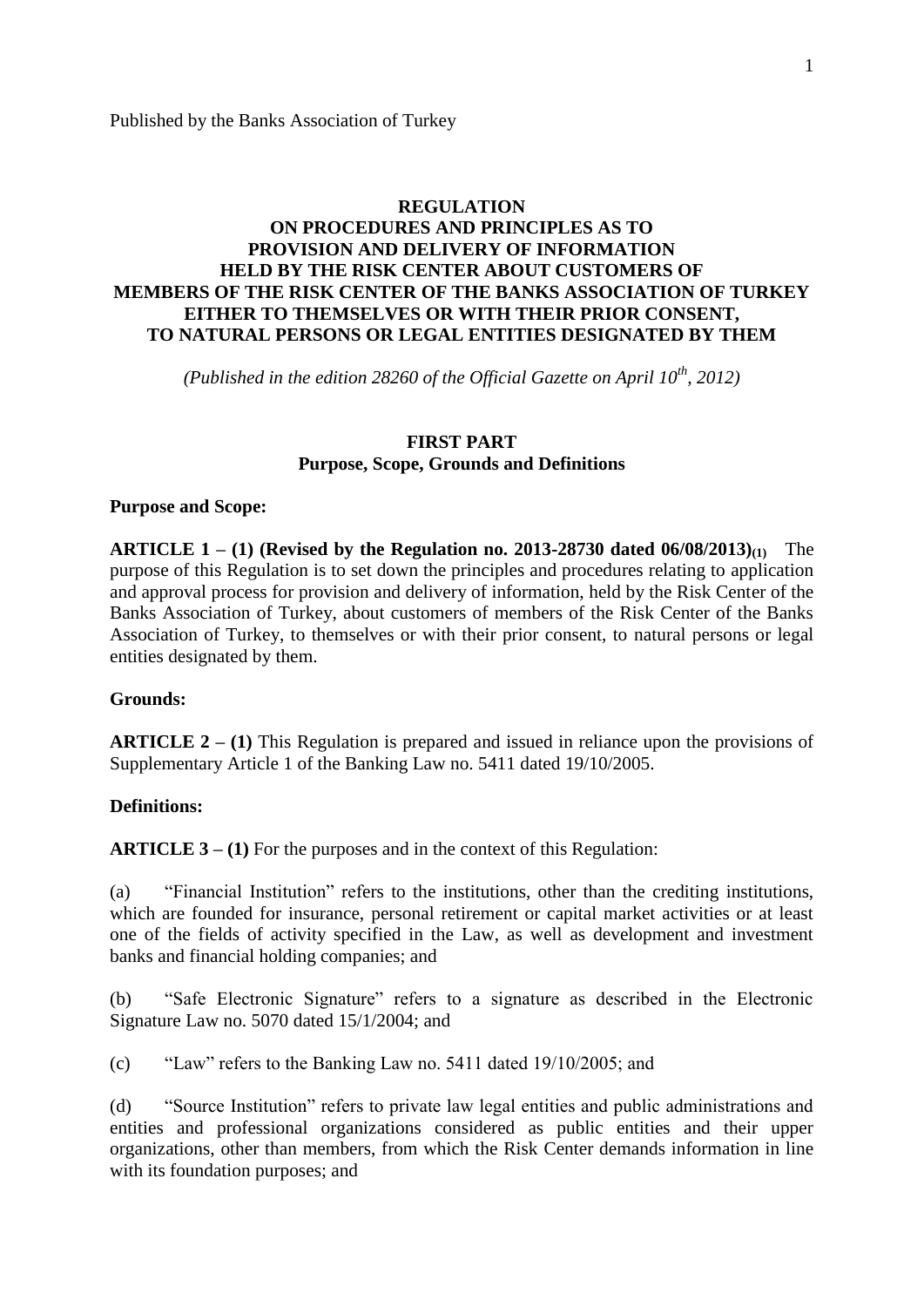(e) "Crediting Institution" refers to deposit banks and participation banks; and

(f) "Customer" refers to all natural persons and legal entities about which information is gathered in accordance with the foundation purposes of the Risk Center; and

(g) **(Revised by the Regulation no. 2013-28730 dated 06/08/2013)(1)** "The Risk Center" refers to the Risk Center of the Banks Association of Turkey, not having a separate legal personality, established as a part of the Banks Association of Turkey, in order to gather risk information about customers of crediting institutions and other financial institutions to be deemed fit by the Board, and to share such information with the said institutions and with natural persons or legal entities themselves or subject to prior consent thereof, with natural persons or legal entities, as stipulated in Supplementary Article 1 of the Law; and

(h) "The Risk Center Report" refers to a report to be issued with a content determined by the Risk Center Management by using the information held with the Risk Center; and

(i) "The Risk Center Management" refers to the management of the Risk Center of the Banks Association of Turkey established to manage and direct the duties and activities of the Risk Center; and

(i) "Calendar Year" refers to the period starting on  $1<sup>st</sup>$  of January and ending on  $31<sup>st</sup>$  of December every year; and

(k) "Member" refers to the crediting institutions and each financial institution found eligible by the Board for membership of the Risk Center of the Banks Association of Turkey.

### **SECOND PART Application Procedures and Principles For Risk Center Report**

### **Personal Application by Natural Person Customers:**

**ARTICLE 4 – (1)** A natural person customer may personally apply for a Risk Center report to the Risk Center or to one of the members designated by the Risk Center Management. At which addresses and in which days and at which time a personal application may be filed to the Risk Center or to members designated by the Risk Center Management shall also be determined by the Risk Center Management and announced via internet website of the Risk Center. Applications filed to addresses other than the designated addresses will not be taken into consideration.

**(2)** Upon application of a natural person customer, that person's name, surname, birth place and date, nationality, type and number of identity document, address and if any, telephone number, electronic mail address, and as for Turkish nationals, in addition thereto, mother's name, father's name and T.R. identity number are taken.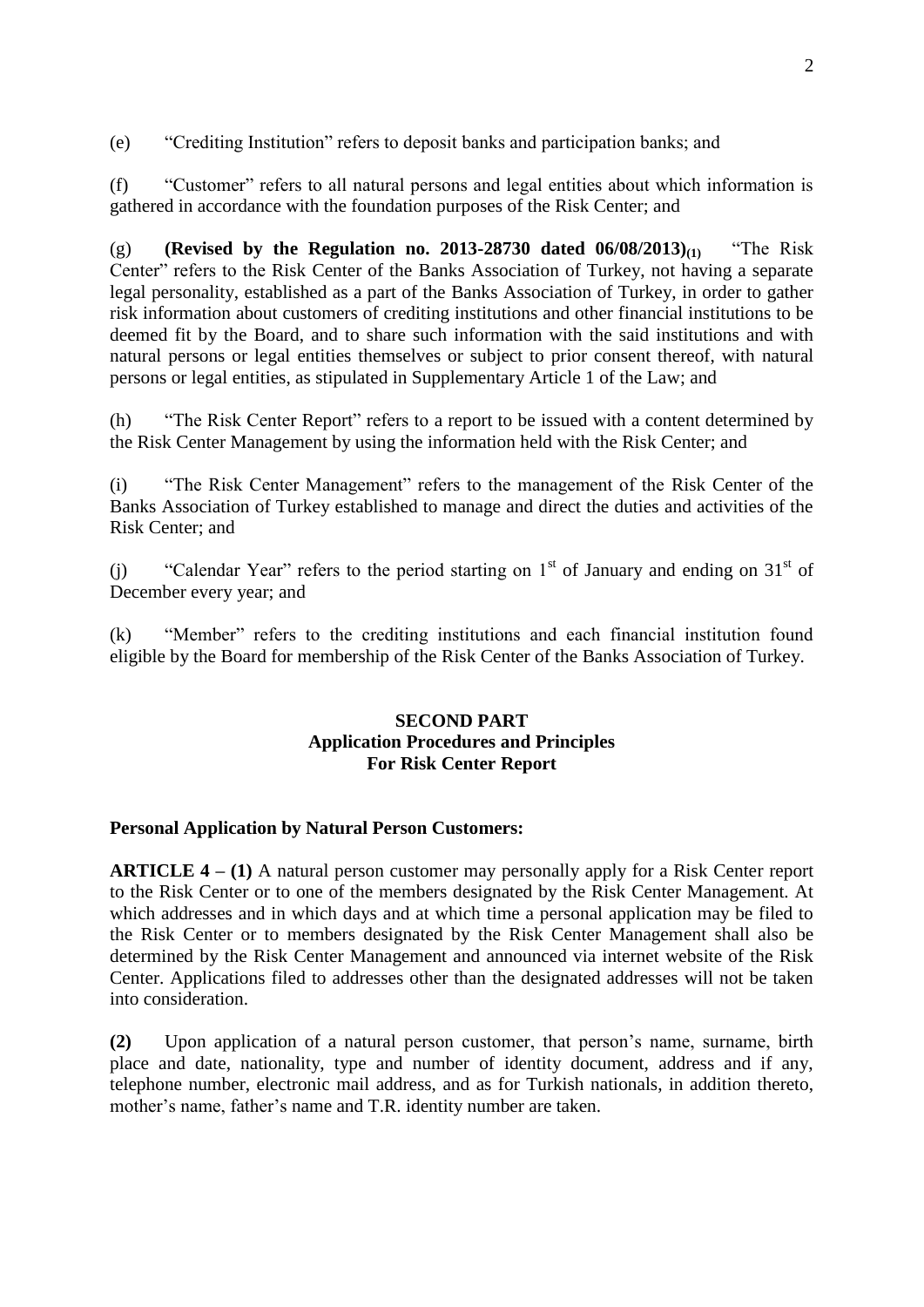**(3)** Identity data and information given by the customer are validated and verified through any one of T.R. identity card, T.R. driver's license or passport for Turkish nationals, and through passport for non-Turkish nationals, and originals of these documents will be checked.

**(4)** An application of a natural person customer is accepted and deemed valid only if and when an application form as shown in the internet website of the Risk Center is filled in and signed by the applicant before the Risk Center or the designated member representatives, and an account statement verifying payment of fee of the Risk Center Report is paid is attached to the application form.

**(5)** Which one of the delivery methods specified in this Regulation is chosen and preferred for delivery of the Risk Center Report is also required to be stated on application form.

# **Application by Mail by Natural Person Customer:**

**ARTICLE 5 – (1)** A natural person customer may apply for a Risk Center report by mail only to the Risk Center.

**(2)** An application of a natural person customer sent by mail is accepted and deemed valid only if and when a notary-certified copy of at least one of the identity documents specified in third paragraph of article 4 hereof, and an application form filled in as shown in the internet website of the Risk Center, with signature thereon certified via a notary public, and in addition, an account statement verifying payment of fee of the Risk Center Report is paid are all sent to the Risk Center.

**(3)** An application of a Turkish national natural person customer resident abroad sent by mail is accepted and deemed valid only if and when a copy, certified via T.R. consulates, of at least one of the identity documents specified in third paragraph of article 4 hereof, and an application form filled in as shown in the internet website of the Risk Center, with signature thereon certified via T.R. consulates, and in addition, an account statement verifying payment of fee of the Risk Center Report is paid are all sent to the Risk Center.

**(4)** Which one of the delivery methods specified in this Regulation is chosen and preferred for delivery of the Risk Center Report is also required to be stated on application form.

# **Application by Electronic Mail by Natural Person Customer:**

**ARTICLE 6 – (1)** A natural person customer may apply for a Risk Center report by signing an application form as shown in the internet website of the Risk Center with his safe electronic signature, and by sending the same as an attachment to electronic mail to electronic mail address of the Risk Center.

**(2)** An application of a natural person customer sent by electronic mail containing an application form signed with safe electronic signature is accepted and deemed valid only if and when an account statement verifying payment of fee of the Risk Center Report is paid is sent to the Risk Center as an attachment to the same electronic mail message.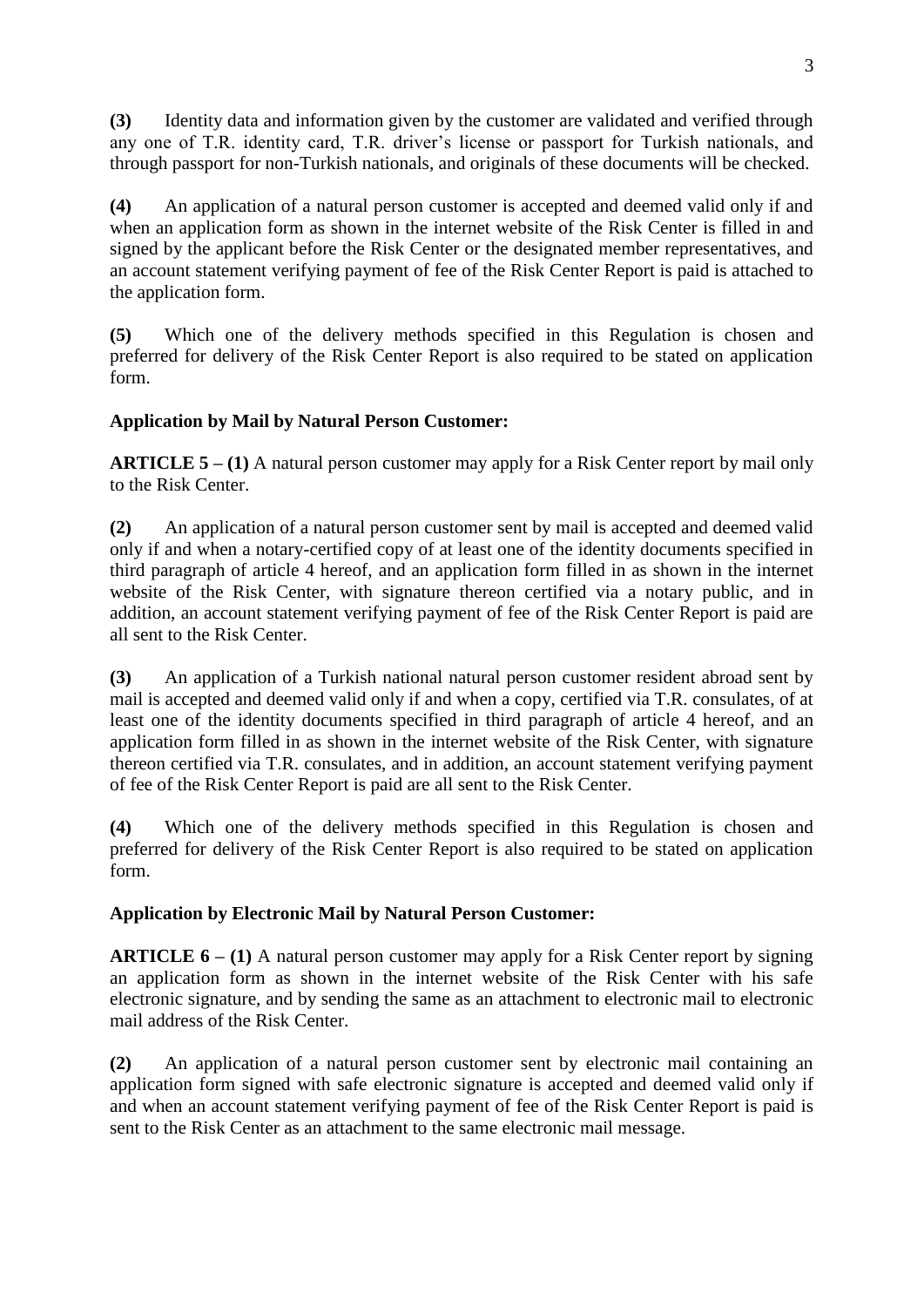**(3)** Which one of the delivery methods specified in this Regulation is chosen and preferred for delivery of the Risk Center Report is also required to be stated on application form.

# **Personal Application by Legal Entity Customers:**

**ARTICLE 7 – (1)** Duly authorized officers of a legal entity customer may personally apply for a Risk Center report to the Risk Center or to one of the members designated by the Risk Center Management, together with a notary-certified signature circular of the legal entity. At which addresses and in which days and at which time a personal application may be filed to the Risk Center or to members designated by the Risk Center Management shall also be determined by the Risk Center Management and announced via internet website of the Risk Center. Applications filed to addresses other than the designated addresses will not be taken into consideration.

**(2)** Upon application of duly authorized officers of a legal entity customer, that person's name, surname, birth place and date, nationality, type and number of identity document, address and if any, telephone number, and as for Turkish nationals, in addition thereto, mother's name, father's name and T.R. identity number are taken.

**(3)** Identity data and information given by duly authorized officers of a legal entity customer are validated and verified through any one of T.R. identity card, T.R. driver's license or passport for Turkish nationals, and through passport for non-Turkish nationals, and originals of these documents will be checked.

**(4)** An application of duly authorized officers of a legal entity customer is accepted and deemed valid only if and when an application form as shown in the internet website of the Risk Center is filled in and signed by duly authorized officers of the applicant before the Risk Center or the designated member representatives, and an account statement verifying payment of fee of the Risk Center Report is paid is attached to the application form.

**(5)** Which one of the delivery methods specified in this Regulation is chosen and preferred for delivery of the Risk Center Report is also required to be stated on application form.

# **Application by Mail by Legal Entity Customer:**

**ARTICLE 8 – (1)** Duly authorized officers of a legal entity customer may apply for a Risk Center report by mail only to the Risk Center, together with a notary-certified signature circular of the legal entity.

**(2)** An application of a legal entity customer sent by mail is accepted and deemed valid only if and when a notary-certified copy of at least one of the identity documents specified in third paragraph of article 7 hereof, and an application form filled in as shown in the internet website of the Risk Center, with signatures of duly authorized officers thereon certified via a notary public, and in addition, an account statement verifying payment of fee of the Risk Center Report is paid are all sent to the Risk Center.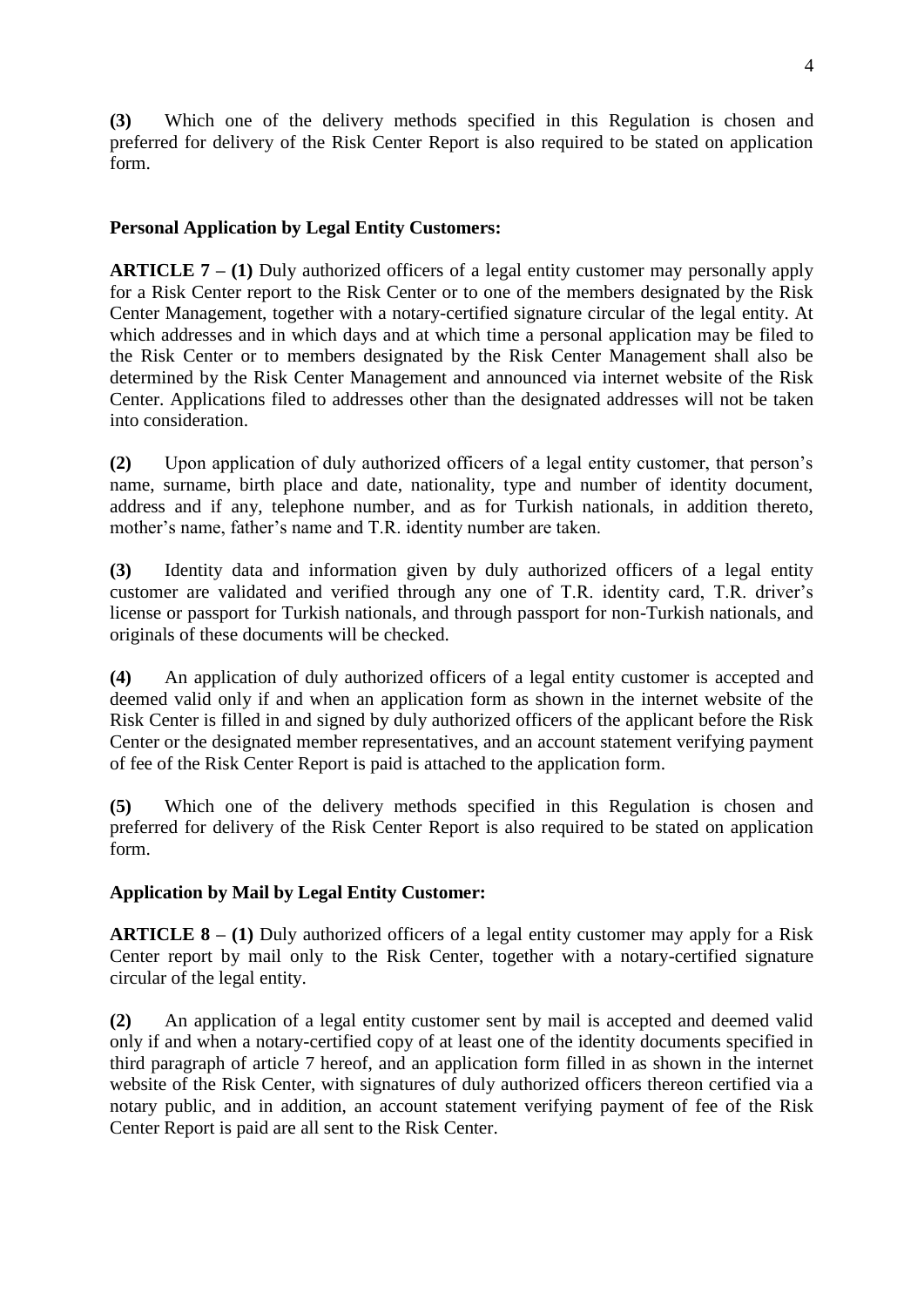**(3)** Which one of the delivery methods specified in this Regulation is chosen and preferred for delivery of the Risk Center Report is also required to be stated on application form.

## **Application by Electronic Mail by Legal Entity Customer:**

**ARTICLE 9 – (1)** Procedures and principles as to application for a Risk Center report by legal entity customers by electronic mail, and as to report delivery methods, will be decided and determined by the Risk Center Management.

### **Other Application and Collection Methods:**

**ARTICLE 10 – (1)** In addition to the application methods stipulated in this Regulation, the Risk Center Management is authorized to determine procedures and principles as to receipt of applications also via internet, automatic teller machine, call center and similar other alternative distribution channels, and as to collection of fees thereinfor.

## **Provision of Customer Information Held by the Risk Center to Natural Persons or Private Law Legal Entities Subject to Prior Consent of Customer:**

**ARTICLE 11 – (1) (Revised by the Regulation no. 2013-28730 dated 06/08/2013)(1)** In the event that a natural person or legal entity customer requests provision and delivery of the Risk Center report to a natural person or private law legal entity, the customer is required to file an application for delivery of the Risk Center report to third parties in the format shown in the internet website of the Risk Center, and to issue a certificate of consent in relation therewith.

**(2) (Revised by the Regulation no. 2013-28730 dated**  $06/08/2013$ **<sub>(1)</sub>** An application of a natural person or legal entity customer for provision and delivery of the Risk Center report to a natural person or private law legal entity shall be subject to and governed by the provisions of articles of this Regulation pertaining to applications.

### **Giving Consent For Agreements on Exchange of Information:**

**ARTICLE 12 – (1)** A customer's Risk Center report may be provided and delivered to private law legal entities and public administrations and entities and professional organizations considered as public entities and their upper organizations as a requirement of information exchange agreements signed with them, only with a prior consent of that customer.

**(2)** Actions for receipt of a certificate of consent in the format shown in the internet website of the Risk Center with regard to delivery of the Risk Center report to private law legal entities and public administrations and entities and professional organizations considered as public entities and their upper organizations shall be governed by and subject to the provisions of this Regulation pertaining to identification and approval/consents.

### **Feedback by Risk Center to Customer as to Receipt of Customer's Consent:**

**ARTICLE 13 – (1)** Where the customer's consent is taken as per articles 11 and 12 hereof, and if requested so by the customer, the Risk Center informs the customer about receipt of its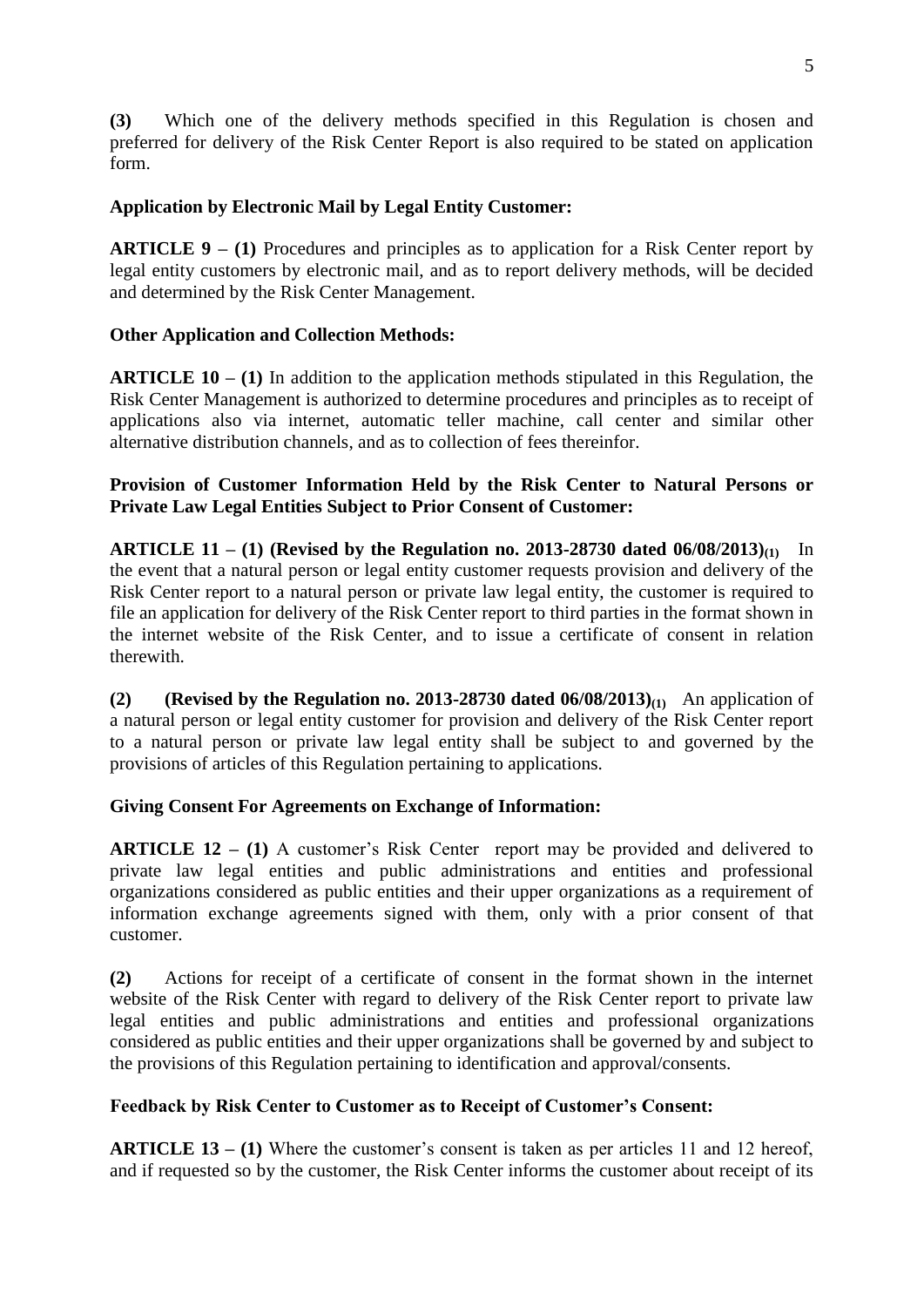consent and contents of consent. Procedures and principles of this feedback will be decided and determined by the Risk Center Management depending on the method of application used.

### **Application With Power of Attorney:**

**ARTICLE 14 – (1)** Where a natural person or legal entity customer files its application for a Risk Center report through a proxy:

- **(a)** the power of attorney should be certified via a notary public; and
- **(b)** the power of attorney should not have been issued at a date older than one year as of the date of application, and the power of attorney should contain a statement that it is valid unless and until a notice of dismissal is delivered to the Risk Center; and
- **(c)** in the power of attorney, the proxy should have been authorized to request information from the Risk Center and to receive such information in the name of the issuing customer; and
- **(d)** where the Risk Center report is requested to be delivered to a legal entity, the power of attorney should clearly state that the proxy is also authorized to give consent for delivery of such information to the named legal entity.

**(2)** In an application with power of attorney, for identification of proxy, the original copy or a notary-certified copy, depending on the chosen application method, of at least one of the identity documents mentioned in third paragraph of article 4 of this Regulation, is required to be submitted.

# **THIRD PART Completion of Application For Risk Center Report**

### **Evaluation of Application:**

**ARTICLE 15 – (1)** In the event that an application is not made in compliance with all of the procedures and principles specified in Second Part of this Regulation, the non-acceptance of application is to be notified to the applicant within no later than thirty days by the method of communication chosen in the application form.

**(2)** The requests of applicant for changes in either scope or delivery methods specified in its application not completed yet shall not be accepted, and the request of Risk Center report is completed in the manner and under the conditions specified in the original application.

**(3)** Applicant shall have the right to cancel an application not completed yet.

# **Preparation and Delivery of Risk Center Report:**

**ARTICLE 16 – (1)** If and when an application is accepted and deemed valid, a Risk Center report will be issued by the Risk Center.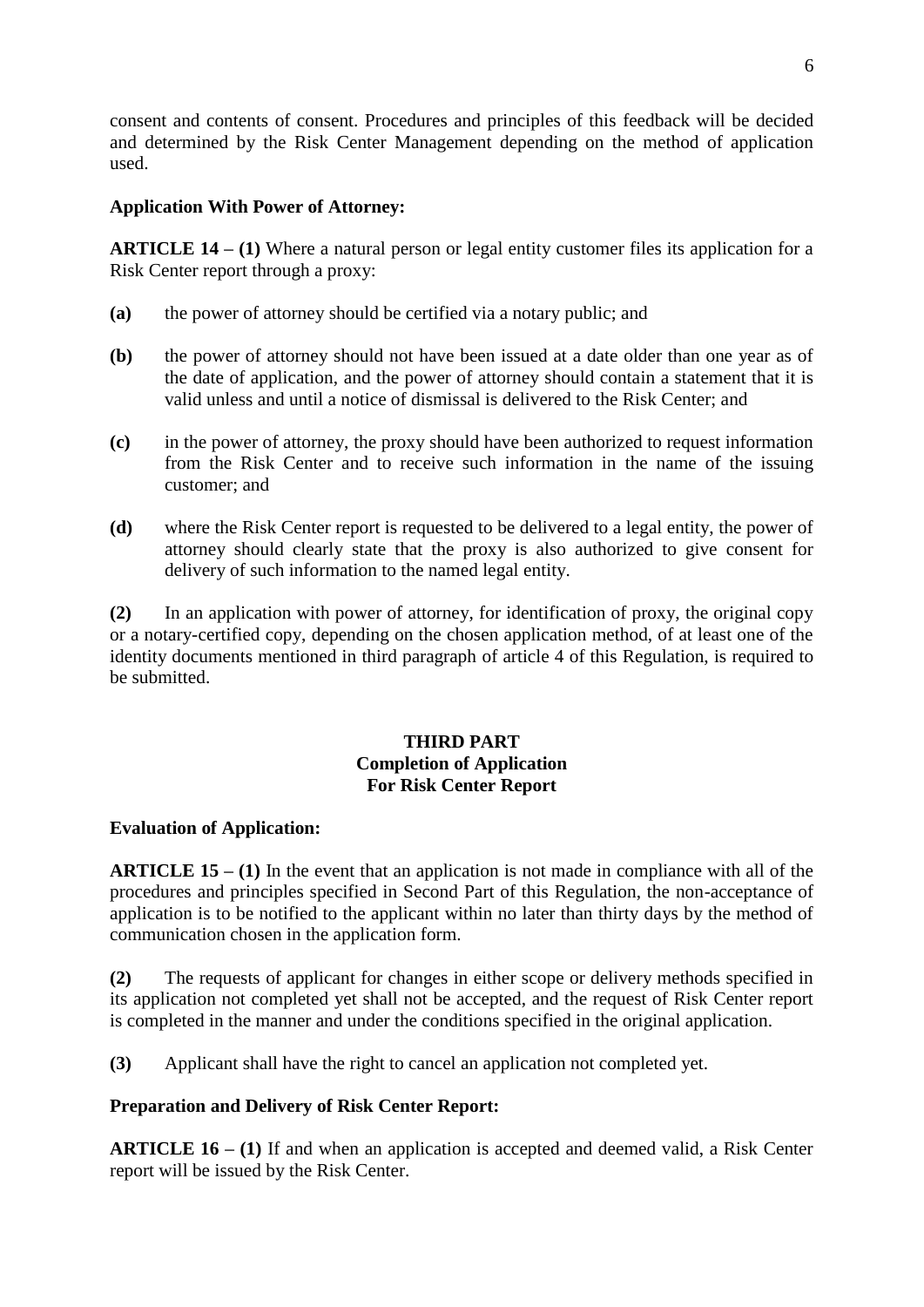**(2) (Revised by the Regulation no. 2013-28730 dated 06/08/2013)(1)** Report is delivered to the applicant or to a natural person or a legal entity designated by the applicant only by one of the methods of delivery by hand, delivery by mail, in electronic medium or via electronic mail. Applicant is under obligation to choose one of these methods in its application. Applicant cannot request delivery of Risk Center report by any method other than the methods listed above.

# **Delivery By Hand:**

**ARTICLE 17 – (1) (Revised by the Regulation no. 2013-28730 dated 06/08/2013)(1)** If and when the applicant has requested delivery of Risk Center report in writing to itself or to a natural person or a legal entity designated by itself, then and in this case, except for force majeure events, the Risk Center report will be prepared and delivered within maximum thirty days following the date of receipt of the application by the Risk Center.

**(2) (Revised by the Regulation no. 2013-28730 dated**  $06/08/2013$ **<sub>(1)</sub>** At the time of delivery, if the applicant is a natural person, that natural person is identified, or if the applicant is a legal entity, its duly authorized officers are identified, or if the report is to be delivered to a natural person or a legal entity in reliance upon a consent, duly authorized officers of that legal entity are identified. Identity data and information given by the customer are validated and verified through any one of T.R. identity card, T.R. driver's license or passport for Turkish nationals, and through passport for non-Turkish nationals, and originals of these documents will be checked.

# **Delivery By Mail:**

**ARTICLE 18 – (1) (Revised by the Regulation no. 2013-28730 dated 06/08/2013)(1)** If and when the applicant has requested delivery of Risk Center report in writing by mail to open address of itself or a natural person or a legal entity designated by itself as shown in the application form, then and in this case, except for force majeure events, the Risk Center report will be prepared and mailed by the Risk Center within maximum thirty days following the date of receipt of the application by the Risk Center.

# **Delivery Via Electronic Medium:**

**ARTICLE 19 – (1) (Revised by the Regulation no. 2012-28502 dated 19/12/2012)(1)** If the applicant wishes to receive the Risk Center report in electronic media, upon his application to the Risk Center or the member, he will be given an user ID and a password within the frame of the procedures and principles determined by the Risk Center Management, and the applicant may receive the Risk Center report in the form of a digital text through a transaction to be executed by using his user ID and password in the internet site of the Risk Center.

# **Delivery at Electronic Mail Address:**

**ARTICLE 20 – (1)** If and when the applicant has requested delivery of Risk Center report to its electronic mail address, then and in this case, except for force majeure events, the Risk Center report will be prepared and delivered to its electronic mail address notified to the Risk Center or the member within maximum thirty days following the date of receipt of the application by the Risk Center.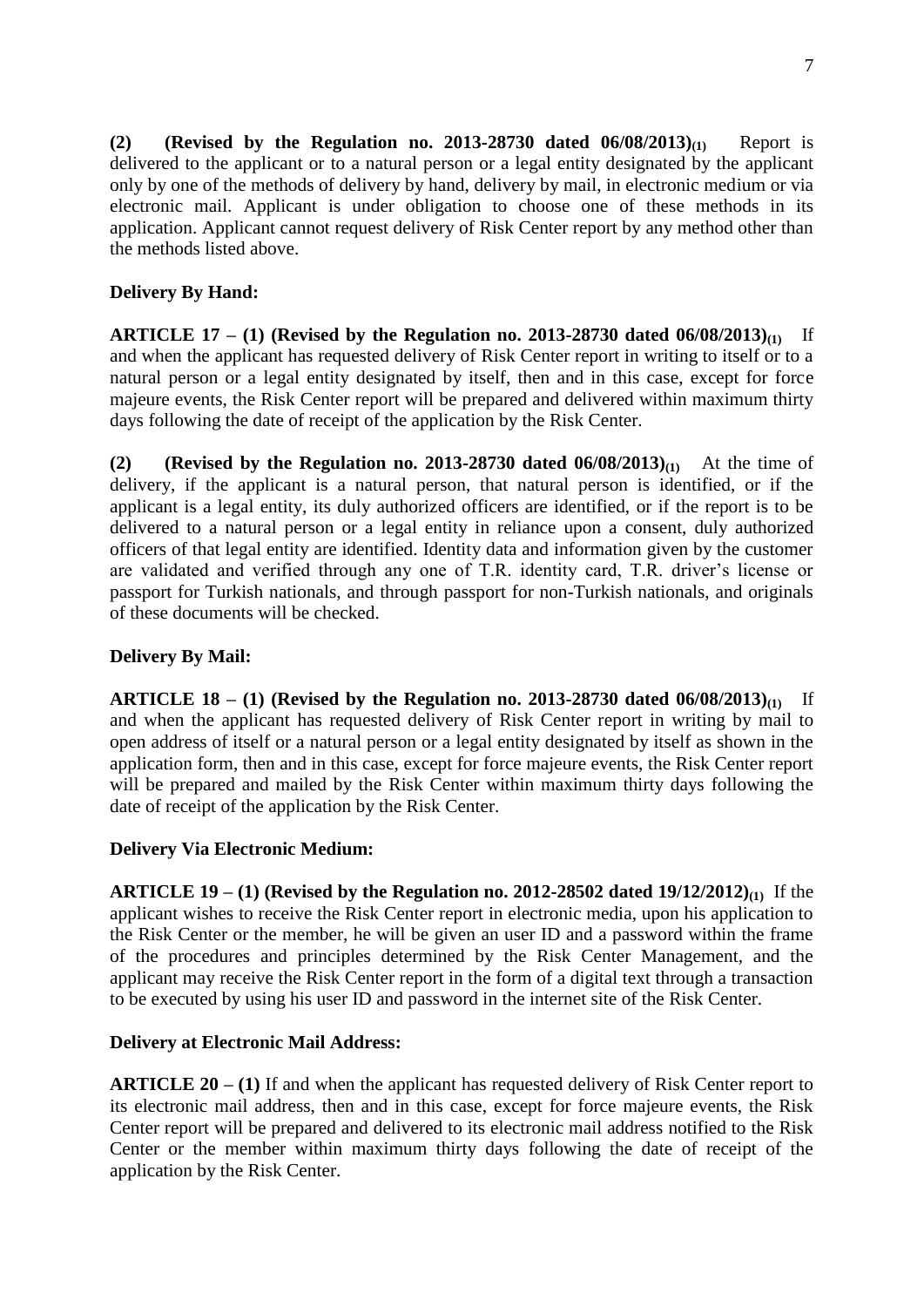### **FORTH PART Provisions on Report Fees**

#### **Risk Center Report Fee:**

**ARTICLE 21 – (1)** Where natural persons or legal entities request disclosure of risk information to themselves or with their prior consent, to third parties designated by themselves, the fees applicable thereon will be determined by the Risk Center Management by considering the application, delivery method and contents and within the frame of a cost analysis for the subsequent year on the basis of actual figures of the previous year, and will be made public through internet website of the Risk Center.

**(2)** In applications filed through a designated member, the relevant member reserves its right to claim payment of a fee in consideration of its services.

**(3)** Without prejudice to the provisions of second paragraph of this article, a Risk Center report fee is not charged for the first application of a natural person filed during a calendar year.

#### **Where Fees Are Non-refundable:**

**ARTICLE 22 – (1)** If, as a result of review, it is determined that an application does not meet and satisfy the conditions of application specified in this Regulation, the collected Risk Center report fee will not be refunded. For a new application, the customer is charged with the relevant Risk Center report fee.

**(2)** Non-existence of any customer information in the possession of the Risk Center does not justify the refund of the collected Risk Center report fee.

**(3)** If an applicant gives up its request of a Risk Center report, the proceedings initiated upon such request are stopped, but the already collected Risk Center report fee is not refunded.

**(4)** A request of applicant for changes in its application ongoing and not completed yet will not be accepted, and the Risk Center report will be delivered to it within the frame of its original application. Refusal of such amendment request of the applicant does not justify the refund of fees.

#### **FIFTH PART Miscellaneous and Final Provisions**

#### **Recording and Storage by Member of the Information and Documents Request in the Application:**

**ARTICLE 23 – (1)** The member is under obligation to keep and store for a period of ten years and to deliver to the Risk Center within maximum thirty days upon demand of the Risk Center the application form received from the applicant, and identity document photocopy, copy of power of attorney, text of consent, signature circular, certificate of authorization and other documents submitted at the time of application to the member with regard to requests covered by this Regulation.